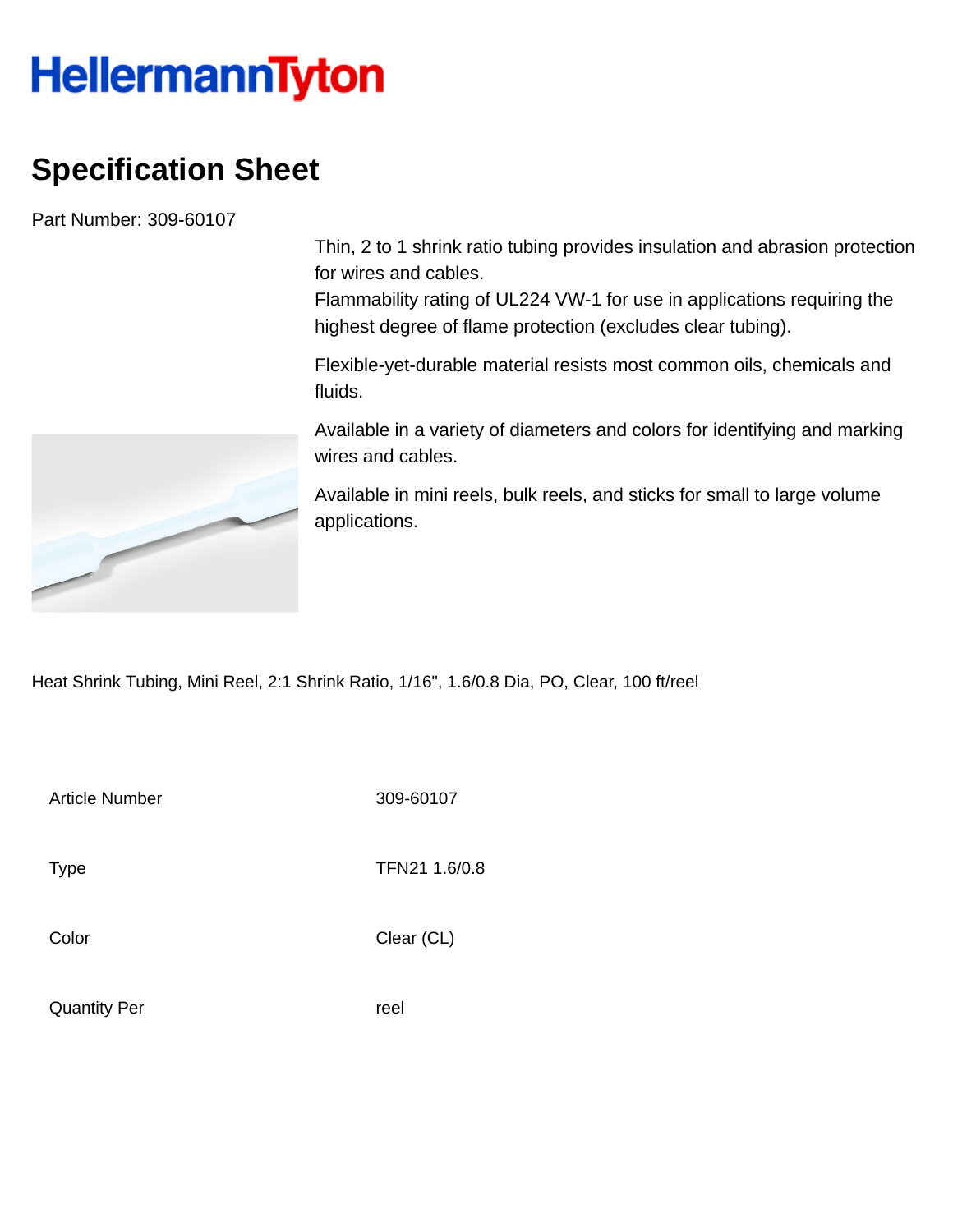| <b>Product Description</b>   | TFN21 is a highly flexible thin wall heat shrink tubing with a 2 to 1<br>shrink ratio and excellent flame retardant properties. In addition to<br>providing insulation and abrasion protection for wires and cables, the<br>polyolefin material also offers resistance to oils, solvents and<br>chemicals. Available in mini reels, bulk reels and sticks, for small to<br>large volume applications. |
|------------------------------|-------------------------------------------------------------------------------------------------------------------------------------------------------------------------------------------------------------------------------------------------------------------------------------------------------------------------------------------------------------------------------------------------------|
| <b>Short Description</b>     | Heat Shrink Tubing, Mini Reel, 2:1 Shrink Ratio, 1/16", 1.6/0.8 Dia,<br>PO, Clear, 100 ft/reel                                                                                                                                                                                                                                                                                                        |
| <b>Global Part Name</b>      | TFN21 1.6/0.8-PO-X-CL                                                                                                                                                                                                                                                                                                                                                                                 |
| Length L (Imperial)          | 100.0                                                                                                                                                                                                                                                                                                                                                                                                 |
| Length L (Metric)            | 30.5                                                                                                                                                                                                                                                                                                                                                                                                  |
| Variant                      | Thin-Wall                                                                                                                                                                                                                                                                                                                                                                                             |
| Nominal Diameter (Imperial)  | 0.06                                                                                                                                                                                                                                                                                                                                                                                                  |
| Nominal Diameter (Metric)    | 1.6                                                                                                                                                                                                                                                                                                                                                                                                   |
| Wall Thickness WT (Imperial) | .016                                                                                                                                                                                                                                                                                                                                                                                                  |
| Wall Thickness WT (Metric)   | 0.40                                                                                                                                                                                                                                                                                                                                                                                                  |

|  | Material |  |
|--|----------|--|
|  |          |  |
|  |          |  |

Polyolefin, cross-linked (PO-X)